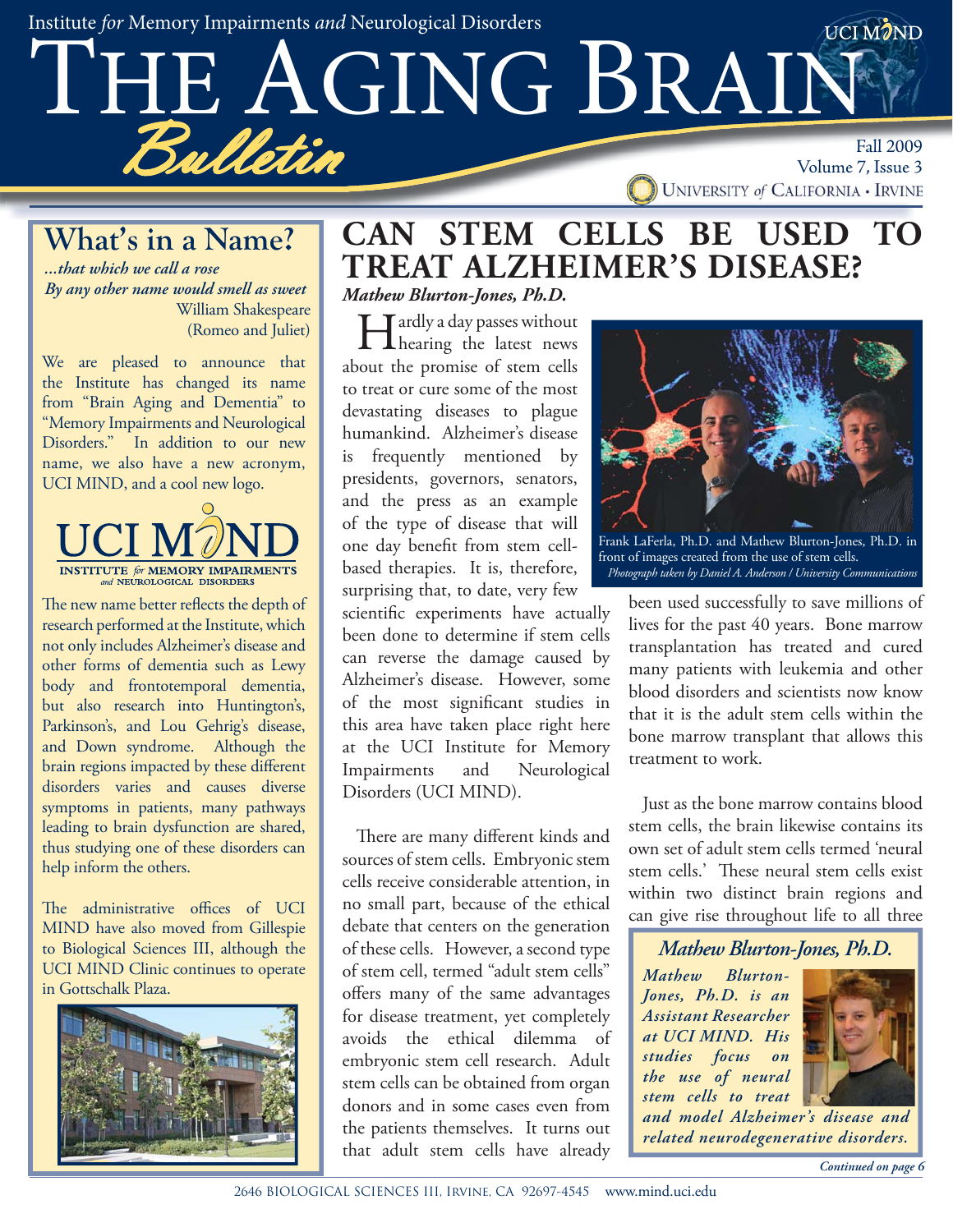#### **From the Director...** *Frank LaFerla, Ph.D.*



study showing the projected growth of Alzheimer's disease across the world was released on September 21, 2009 by Alzheimer's Disease International, and the

results are far worse than anyone predicted. Before the report's release, the world-wide incidence was thought to be around 15 million cases, which didn't seem particularly accurate since it is well established that there are *5.3 million* cases in the USA alone. Sure, the USA has experienced tremendous growth in longevity, but how could one-third of the world's Alzheimer cases be located in this country? The new report helps answer that question, and the results are frightening. The World Alzheimer Report 2009 makes clear that the global incidence has been greatly underreported, and there are *over 35 million* cases of Alzheimer disease throughout the world.

#### *...global incidence has been greatly underreported, and there are about over 35 million cases of Alzheimer's disease throughout the world.*

Even more alarming, the projected growth of dementia across the globe will reach *65 million* cases by 2030 and over *115 million by 2050!* According to the most recent data released by the Alzheimer's Association, within the USA by 2050 the number of Alzheimer cases will grow from the current *5.3 million* to *16 million cases*. One estimate suggests that our government will spend close to *20 trillion dollars* (yes it is with a T) to pay for all the Medicare and Medicaid expenses associated with Alzheimer's disease in the USA—truly a budget buster for our government. By comparison, it cost about \$100 billion to send a man to the moon.

Closer to home in the state of California, there are over 588,000 individuals currently suffering from Alzheimer's disease, including over 60,000 residents in our own backyard of Orange County! Of course, this somber news about the imminent tidalwave of Alzheimer's disease couldn't come at a worse time, as the downturn in the economy and the budget crisis affecting California are having devastating consequences for higher education/research and much needed services for the elderly.

Since 2008, there has been a *\$1.15 billion shortfall* in state funding to the University of California. Faculty and staff are being furloughed as part of cost-cutting savings. The grim news isn't only restricted to the University, as services for the elderly, among the most vulnerable members of our society, have been severely slashed. For example, the Caregiver Resource Centers were cut by 30%, and some programs were completely eliminated. In addition, the State budget included elimination of funding for Alzheimer's Day Care Resource Centers, affecting many adult day programs statewide that provide specialized care and support for persons with Alzheimer's disease or a related dementia and their caregivers. Additionally, cuts included a 3-day cap on the MediCal adult day health care benefit. Fortunately, as the result of a lawsuit, an injunction has been placed on implementation of this cap.

The UCI MIND clinic is one of 29 sites in the USA to be designated by the National Institutes of Health as an Alzheimer's Disease Research Center (ADRC). It is also one of 10 sites in the state to be designated as a California Alzheimer's Disease Center (CADC). Our clinic evaluates more than 400 patients per year, who receive comprehensive memory assessments providing patients and families with detailed information, diagnosis, and recommendations for treatment. Unfortunately, because of the budget crisis, the state **reduced its funding to our clinic by over 50%—**a most inopportune time as we face an impending epidemic of Alzheimer's disease.

#### *...budget crisis forced the state to reduce its funding to our clinic by over 50%...*

Rather than sitting passively, we plan to launch a "Save the Clinic" campaign. Watch for news about a wine tasting

event, **"Save the Clinic: Wine for the MIND"** planned for February 27, 2010. UCI MIND Advisory Board member, Jacqueline DuPont, Ph.D., has gathered a dedicated committee whose goal is to keep the assessment and diagnostic clinic doors open. Plan to lend your support and consider helping us because if you are currently not worried about the



impact that dementia will have on your family or our society, chances are very high that you will be at some point in the not so distant future. Please contact Linda Scheck at 949-824-3251 or via email (lscheck@uci.edu) to find out how you can help.

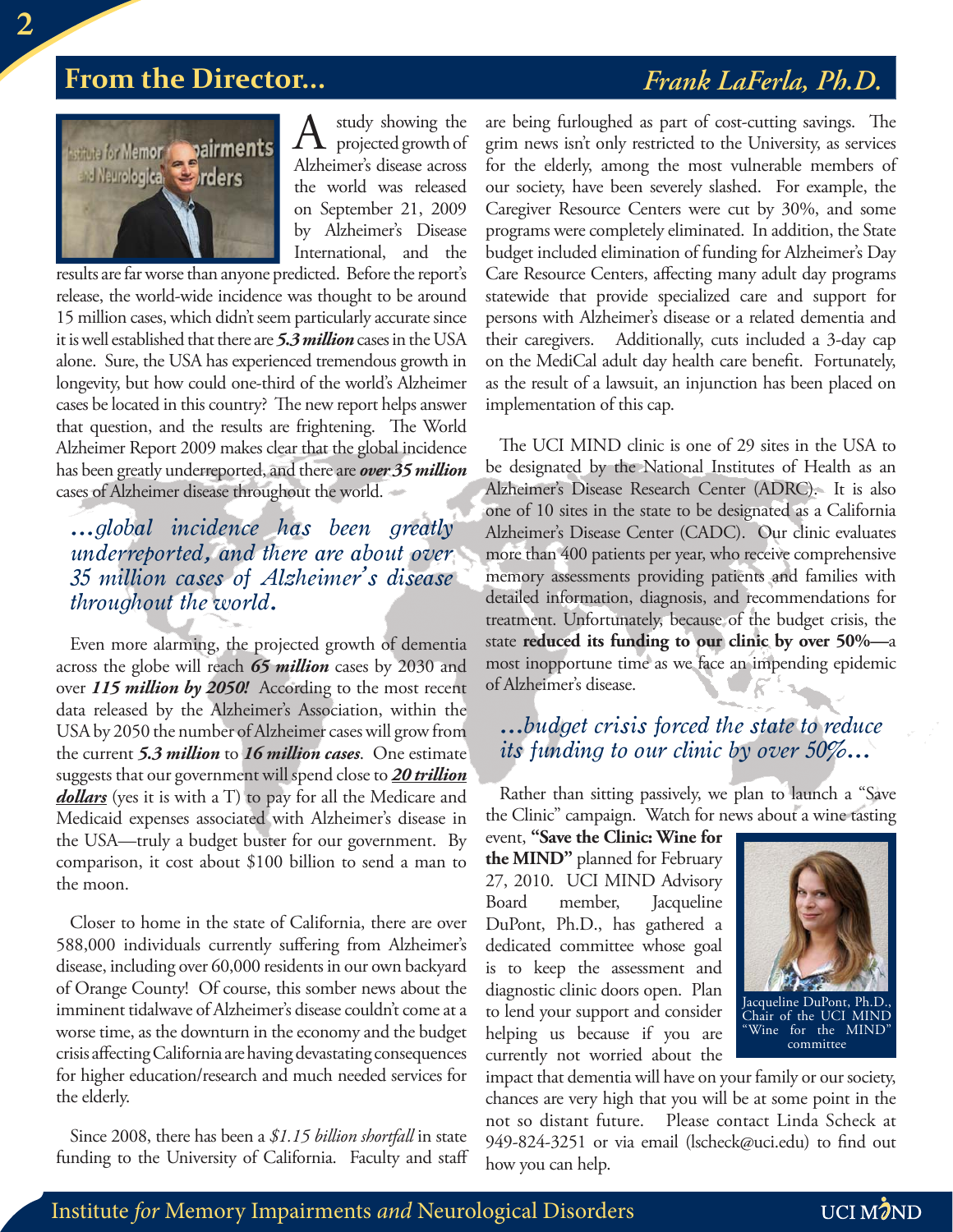

# **IN THE NEWS**

*Exciting discoveries, achievements, and updates from the Institute for Memory Impairments and Neurological Disorders*

#### **EPILESPY RESEARCH AWARD**

Dr. Tallie Z. Baram, the Danette Shepard Chair in Neurological Sciences, received the Epilepsy Research Award for Outstanding Contributions to the Pharmacology of Antiepileptic Drugs. Presented by the American Society for Pharmacology and Experimental Therapeutics at their annual conference in New Orleans, the award recognizes and stimulates outstanding research leading to better clinical control of epileptic seizures.



**3**

#### **CALIFORNIA INSTITUTE FOR REGENERATIVE MEDICINE GRANT FOR STEM CELL RESEARCH**

The LaFerla lab was awarded \$3.6 million by the California Institute for Regenerative Medicine toward the development of an Alzheimer's disease therapy involving human neural stem cells. Dr. LaFerla is the principal investigator, which also includes researchers at UCI (Drs. Mathew Blurton-Jones and Peter Donovan), Scripps Institute, UC Santa Barbara, UC San Diego, and the Burnham Institute.



#### **PROMISING DRUG RESTORES MEMORY FOR ALZHEIMER'S DISEASE**

Work in the laboratory of Dr. Andrea Tenner shows that a drug called PMX205, similar to one used in clinical trials to treat rheumatoid arthritis and psoriasis was able to restore memory in mice exhibiting the symptoms of Alzheimer's disease. This discovery by UCI scientists offers hope that a new treatment may be on the horizon for people in the early stages of Alzheimer's.

#### **HUNTINGTON'S DISEASE SOCIETY OF AMERICA: RESEARCHER OF THE YEAR '**

Dr. Leslie Thompson was recognized as 2009 Researcher of the Year by the Huntington's Disease Society of America at the national convention in Phoenix June 5-7. The award recognizes an individual who has made outstanding research progress in the fight against HD.





#### **FIRST STROKE-NEUROLOGY RECEIVING CENTER IN SOUTHERN CALIFORNIA**

Dr. Steven C. Cramer, neurology associate professor, received the Vision in EMS Award for spearheading the creation of a Stroke-Neurology Receiving Center system in Orange County, the first in Southern California. Orange County's Health Care Agency designated UC Irvine Medical Center a Stroke-Neurology Receiving Center as part of Southern California's first program to direct patients to hospitals best equipped to provide state-of-the-art stroke care.

#### **POTENTIAL VACCINE FOR ALZHEIMER'S DISEASE ALSO USEFUL FOR MUSCLE DISORDER**

Work done in the laboratory of Dr. LaFerla with Drs. Masashi Kitazawa, David Cribbs, and Vitaly Vasilevko shows that a potential vaccine for Alzheimer's disease also has been shown in mice to slow the weakening of muscles associated with inclusion body myositis, the most common muscle disorder to afflict the elderly. The finding brings new hope for IBM patients with weakness, inflammation or atrophy of muscles in their fingers, wrists, forearms or quadriceps. There is no cure for IBM, nor is there an effective treatment.



#### **NIH FUNDING ACADEMIC AND INDUSTRY COLLABORATION**

Drs. David Cribbs, Michael Agadjanyan, and Ruth Mulnard were awarded a \$3.3 million grant from the NINDS to develop a vaccine for Alzheimer's disease in collaboration with Ichor Medical Systems of San Diego.



#### **FELLOWSHIP AWARDED TO PRE-DOCTORAL SCHOLARS**

Nicholas Castello and Kris Myczek were each awarded a prestigious pre-doctoral fellowship from the National Institutes of Health. The fellowship program provides financial support for promising doctoral candidates who are performing dissertation research and training in scientific health-related fields. Nick and Kris are 3rd and 4th year Ph.D. students, respectively, in the laboratory of Dr. LaFerla, studying the role of stem cells and neurogenesis on learning and memory.

#### UCI MOND

Institute for Memory Impairments and Neurological Disorders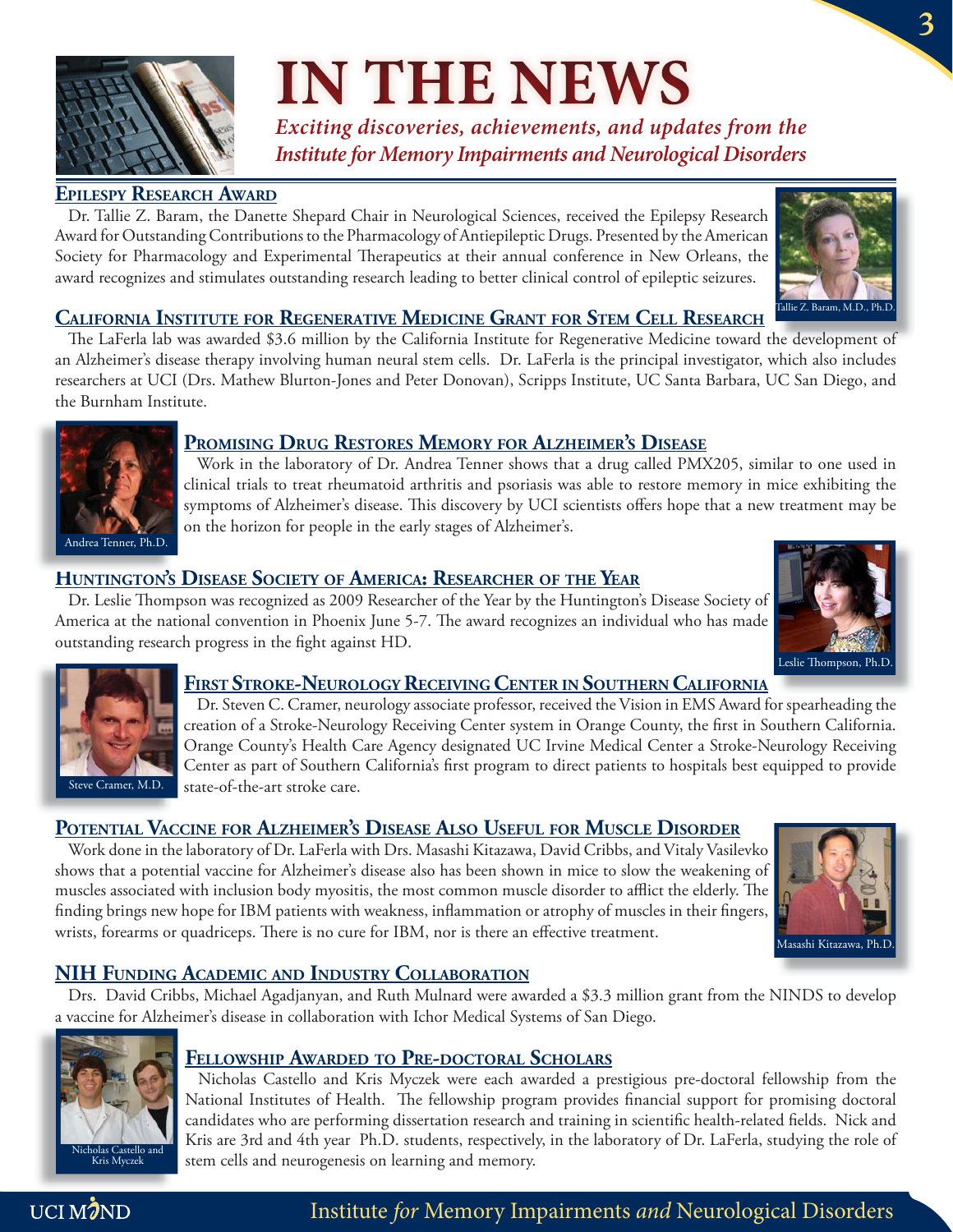#### **Meet the Researcher Behind the Science**

#### **ANDREA TENNER, PH.D.**

Andrea Tenner is a Professor in the Department of Molecular Biology & Biochemistry, with joint appointments in the Department of Neurobiology &



Behavior, as well as in the Department of Pathology in the School of Medicine. As of 2007, she is also the first Associate Dean for Research in the School of Biological Sciences. Dr. Tenner obtained her Ph.D. from the University of California, San Diego, and was a postdoctoral fellow at Scripps Clinic and Research Foundation in La Jolla, CA. After a several years in the Washington DC area at the National Institutes of Health and the American Red Cross Holland Research Lab, she came to UCI in 1992 as an Associate Professor.

As an immunologist, Dr. Tenner's research focus has been on the cellular, biochemical and molecular pathways that lead to, and regulate, inflammation. At UCI, she quickly became incorporated into the growing UCI Alzheimer's Disease Research Center. Her expertise and the use of a multidisciplinary approach combining immunology, biochemistry, neurobiology and behavior have brought novel insights into the factors that influence the progression of Alzheimer's disease. Specifically, using in vitro and in vivo systems, she is defining the role of the innate immune system's complement cascade, which while critical in the body's fight against pathogens, can cause tissue damage if improperly controlled, particularly in individuals with conditions that create an excessive response, such as plaque deposits that are more resistant to clearance and degradation. Recently, her lab reported promising results in which an orally available, small molecule inhibitor of inflammation slows the progression of hallmark neuropathology in AD mouse models and rescues cognitive function in those mice. Dr. Tenner is currently pursuing these results and will continue to utilize the UCI MIND connections to bridge basic research to the clinical arena.

Dr. Tenner became a AAAS Fellow in 1994 and was awarded the UCI Emeritae/i Association Faculty Mentorship Award in 2006.

#### **Meet the Institute's Administrator**

#### **ANDREA WASSERMAN**



As an undergraduate at UCI, I pursued a biology degree. I was convinced that I wanted to go to medical school and was advised to volunteer in a research lab to gain experience and to interact with a professor, which would help secure a strong letter of recommendation. I began my undergraduate research

project in the laboratory of Dr. Carl Cotman of the Institute for Brain Aging and Dementia (IBAD), now known as the Institute for Memory Impairments and Neurological Disorders (UCI MIND). As my experience and exposure to lab research grew, I realized that research fascinated me more, as I thoroughly enjoyed using all of the high-tech equipment.

Upon graduating from UCI with a biology degree, I was offered a position in the Cotman lab as a cell culture technician in August of 1988. Last summer was my 20th anniversary working at UCI, with all of that time dedicated to the Institute. I have held many positions with the Institute including technician, staff research associate in the brain bank, and lab manager. Two years ago, I was offered the opportunity to become the administrator of the Institute, and with deep enthusiasm, I accepted the challenge.

As the administrator, I have many responsibilities including overseeing all aspects of staff personnel, grants management, lab space maintenance, special projects and providing tours of the Institute. The later is truly a highlight for me. Community individuals are invited to come to UCI and visit the research lab, the brain bank, see how a pathologist diagnoses Alzheimer's disease, look through a microscope to see living neurons, and most importantly ask questions and become more informed about the disease. Interacting with the public in a personal way is a true privilege for me.

As the state and the nation face a possible epidemic of Alzheimer's disease, it is very important for all of us to have a better understanding of the nature of the disease, how to diagnose it, and a clear perspective about the research that is on-going here, with the ultimate goal of identifying a therapeutic, or better yet a cure, for the disease. I am excited to play a small part in that process, and I invite all of those that are interested to come visit UCI MIND.

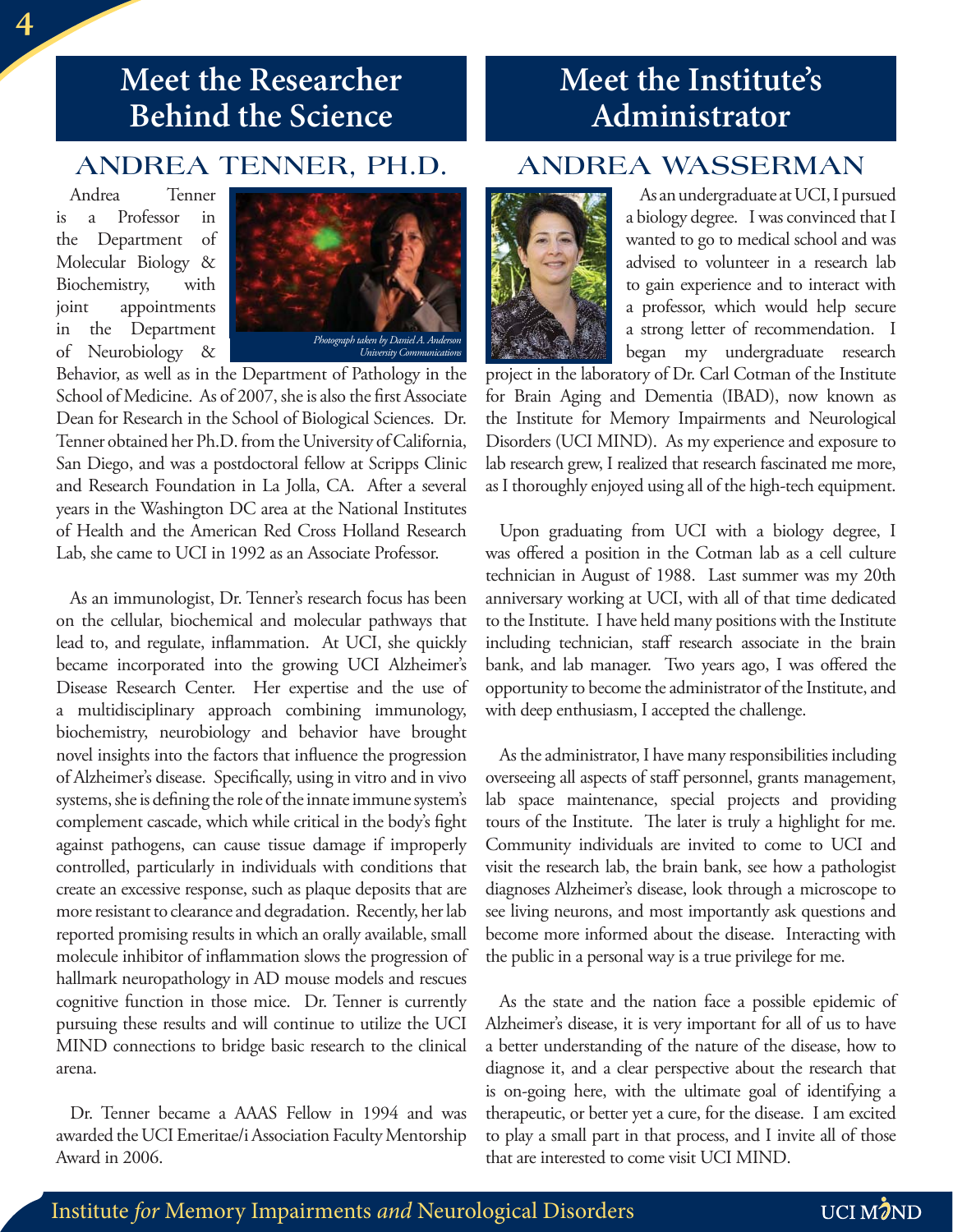#### **TEACHING THE FUTURE PHYSICIANS OF TOMORROW** *Ruth Mulnard, R.N., D.N.Sc., F.A.A.N.*



Earlier this year, the Institute was fortunate to partner with the Program in Geriatrics on a successful grant proposal awarded from the Donald W. Reynolds

Foundation. The grant focuses on novel training strategies for our medical students here at UCI. Our contribution to this proposal was the creation of an educational program called "Dementia Care: Bench to Community," which aims to walk the physician learner through the experiential spectrum of dementia care encompassing the basic science research perspective, the clinical diagnostic experience, clinical trial opportunities, community resources for levels of care (including support groups), and final clinicalpathological case examinations. This is the first program of its kind, attempting to shape the education of physicians in training to thoroughly embrace the continuum of dementia care issues that they will encounter in their future medical practices. Emphasis is placed on clinical care, community engagement and resources, and multiple kinds of research that are essential to make a difference in this

epidemic disease. During the summer of 2009, we piloted this new educational module with one of UCI's finest medical students, Wonita Youm, who had just completed her first year of UCI's medical school curriculum. Wonita embraced this educational opportunity with tremendous fervor and dedication. A direct quote from Wonita sums up the impact of this new program:

*"I believe the experiences I gained here will remain with me for the remainder of my career – it was truly a multidisciplinary cross-section of medicine – of how clinical methods, clinical research, lab-based research, and community groups all work cooperatively together to support a population of patients and*  their family members. This collaborative effort, in the spirit *of providing the best care possible for the patient is what is missing from so many centers now. Instead of viewing patients as profi t centers, I saw how every person on these teams, took each case with the greatest care, and did their best to ensure that patients received the best care, the best information and access to resources possible."* 



#### **DEMENTIA AND DENTURES** *William R. Chase, D.D.S.*

A rather large segment of the elderly population wears dentures. Maintaining optimal oral health for the denture wearer with Alzheimer's is a difficult responsibility for any caregiver.

Most people assume than once teeth are lost, oral problems cease to exist. This couldn't be farther from the truth. Even though a person's

teeth have been removed there is still sensitive, soft tissue present within the mouth. This tissue requires continual care otherwise more serious conditions may arise such as precancerous or cancerous tumors as well as the unnatural growth of gum tissue.

Here are a few tips that caregivers may follow to insure optimal oral health for the Alzheimer's patient:

- 1. Remove dentures at night while sleeping.
- 2. Keep dentures in a professional, over-the-counter solution when outside the mouth.
- 3. Never let dentures become completely dry. This will cause them to warp.
- 4. Before placing the dentures back in the mouth, brush the artificial teeth and polished plastic areas with a commercial-grade denture toothpaste.
- 5. *Do not brush the inside part of the denture that fits up against the gum tissue*. Use a wet cloth to wipe away any food particles that have collected there. (Brushing this part of the denture with a bristle brush will tend to wear away the plastic resulting in a loose fitting denture)
- 6. If the patient is unable to be without their denture even at night, make sure it is removed for at least 4 hours during the patient's waking hours in order to give the tender tissues inside the mouth a chance to expand and breathe.

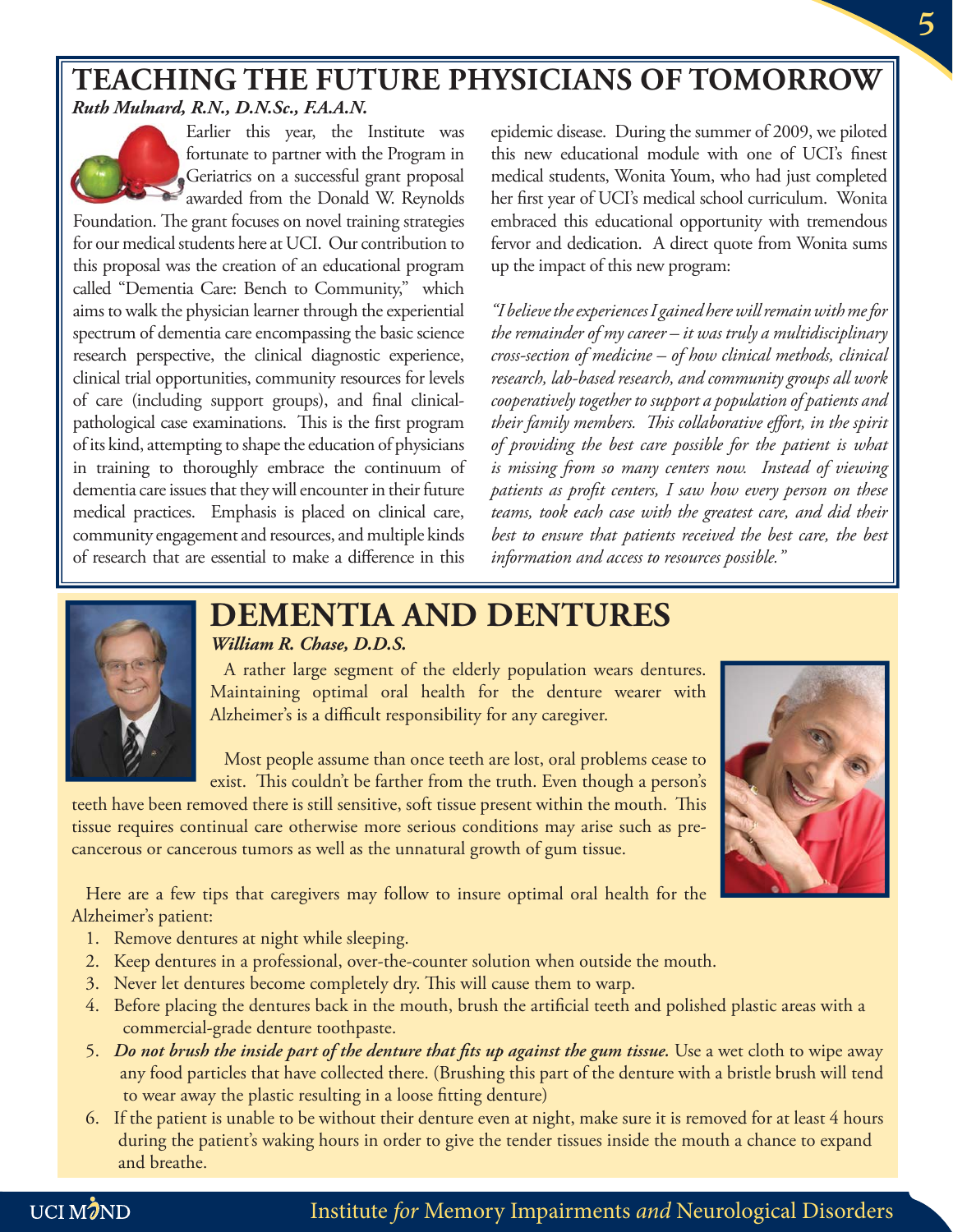## **CLINICAL TRIALS STUDIES SEEKING PARTICIPANTS**

FOR MORE INFORMATION, PLEASE CONTACT US AT (949) 824-5733 OR VISIT OUR WEBSITE AT: **www.mind.uci.edu/studies/clinicaltrials.html**

#### **LY2062430 Study for Alzheimer's Disease**  *Clinical Trial*

A double-blind, placebo-controlled 80-week study to evaluate whether LY2062430 is able to slow the rate of mental decline in individuals with Alzheimer's Disease (AD).

LY2062430 is a passive immunization approach for the possible treatment of Alzheimer's Disease. "Passive immunization" is when the antibodies are given directly, so the body does not need to make its own antibodies.

This study is recruiting participants who:

-Have a diagnosis of probable AD

-Are 50 years of age or older

-Are able to receive intravenous medications

-Have a study partner – friend or relative who can accompany the participant to all clinic visits and answer questions about him/her

-There are 23 total visits to the UC Irvine campus. Visits are every 2-4 weeks

#### *Continued from page 1, Stem Cells and Alzheimer's Disease*

of the major brain cell types: neurons, astrocytes, and oligodendrocytes. Importantly, neural stem cells can be isolated from adult organ donors, thereby avoiding ethical concerns.



Stem cells (green) in the mouse brain. *Continued on page 8*

#### **Nicotinamide (NA)** *Clinical Trial*

A double-blind, placebo-controlled 7-month study to find out more about Nicotinamide and its effects on Alzheimer's disease progression.

**Nicotinamide (NA)** is a class of drugs known as a HDAC inhibitor, a dietary supplement that is being studied to determine whether chronic use is safe and effective in improving brain function in subjects with mild to moderate Alzheimer's disease (AD).

This study is recruiting participants who:

-Have a diagnosis of probable AD

-Are 50 years of age or older

-Have a study partner – friend or relative who can accompany the participant to all clinic visits and answer questions about him/her

-There are 7 total visits to the UC Irvine campus. Visits are every 2-6 weeks

The general goal of stem cell therapy for brain disorders is to restore brain function that was damaged due to trauma or disease. Research suggests that there are two main ways in which neural stem cell transplantation may help. The first mechanism is termed 'cell-replacement,' in which the stem cells are coaxed into becoming the correct type of brain cell that is damaged or lost in the disease. This method is being aggressively pursued for the potential treatment of Parkinson's disease because a very specific subset of brain neurons dies in this disorder. In contrast, in Alzheimer's disease, many different types of neurons within several different brain regions become dysfunctional and die. For this reason, a cell replacement strategy will be much more difficult to achieve in Alzheimer's disease, which probably accounted for the few experiments done with stem cells for the treatment of this horrible dementia.

A second approach, however, by which stem cells can help to reestablish brain function is by 'nursing' the patient's own brain cells back to health, restoring their

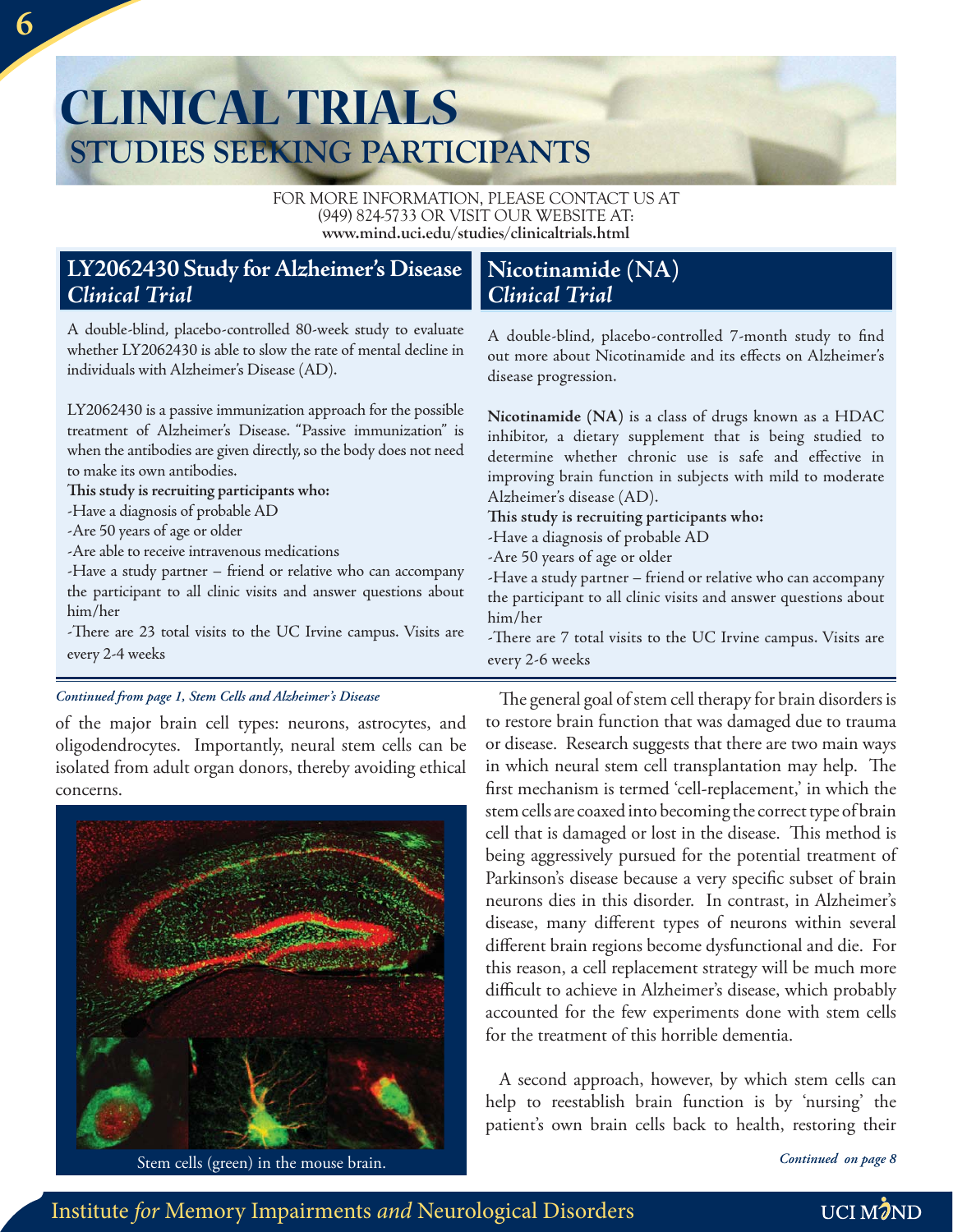# Help Us Find the Answers...

Research studies can be meaningful and valuable in the understanding of diseases from prevention to treatment. For more information, please call the study coordinators listed.

#### **ORANGE COUNTY AGING PROJECT**

Are you a healthy adult over the age of 75? Volunteers are needed for a study on gene patterns and thinking in older adults. In this project, you will have your thinking and memory tested and some of your blood will be drawn.

Studies will involve 3-5 visits over a period of several years, with each taking between 1 and 2 hours. You will be given a free breakfast each visit.

In order to take part you must be:

- over 75 years of age
- a fluent English speaker
- in good general health
- currently living in the Irvine/Orange County area
- not currently taking medication for your memory

If you would like to participate, or receive further information about the study, please phone or email Dr. Dan Berlau at: 949-824-9124 or aging@uci.edu

#### **fMRI Study Measuring Brain Structure and Memory Performance in Normal Older Adults and MCI**

In our lab, we are studying the relationship between changes in brain structures as they relate to memory performance. One way that we can look at changes in these brain structures is to observe changes in memory that occur in normal aging as well as those changes associated with disorders of aging, such as mild cognitive impairment and Alzheimer's disease. We use fMRI (functional magnetic resonance imaging) to observe changes in activity in the brain while individuals perform memory tasks. By comparing the changes in activity to memory performance, we can observe which areas of the brain are involved in different kinds of memory operations.

- Who: Successful aging program participants Mild cognitive impairment diagnosis Questionable cognitive impairment
- Time: 2 visits, each 1-2 hours each
- Risk: Minimal, but we will conduct a thorough screening for MRI compatibility

Compensation for the first session is \$15 per hour. Compensation for the second session is \$25 per hour. Both sessions are located on the UCI main campus. If you are interested in participating or have any questions, please call the Stark Lab at (949) 824-4230 and ask for Shauna Stark.



#### **Physiology and Cognition Research**

We are recruiting for a study that would involve two sessions, each lasting 1.5-2 hours. In the first session you will be asked to give a small saliva sample and to participate in a fitness test on a stationary bicycle that will last approximately 12-14 minutes. During the second session you will be asked to view a short slide show of pictures and to rate each one according to how emotionally arousing you found it. You will also be asked to give several small saliva samples throughout the experiment.

**Who:** Normal individuals between the ages of 50 and 85 years old Patients with Mild Cognitive Impairment (MCI)

 Patients with Cognitive Impairment, No Dementia (CIND) **Where:** The General Clinical Research Center (GCRC) at the UC Irvine Medical Center in Orange

**When:** Afternoon (between the hours of noon-6pm) **Time:** Two visits, each 1.5-2 hours long

For more information or to sign up call: Sabrina Segal at (805) 338-9246.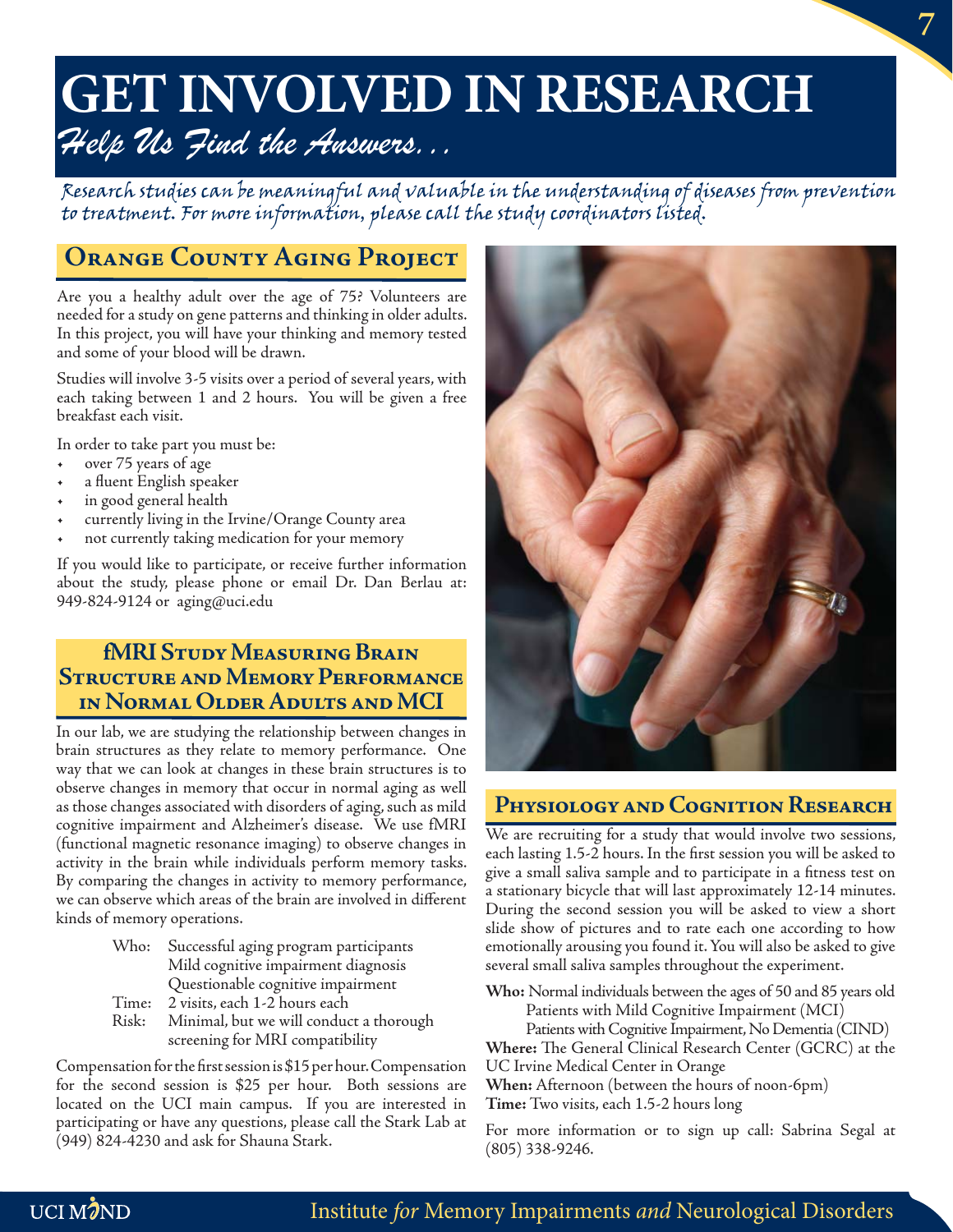### **UCI MIND CELEBRATES WITH AN OPEN HOUSE**

On September 15, 2009, more than 200 people gathered to celebrate the naming of the Institute for Memory Impairments and Neurological Disorders: UCI MIND. Family members, researchers, leading administrators from the campus and a distinguished group of Institute supporters and board members joined UCI MIND community partners from the Orange County Alzheimer's Association and Alzheimer's Family



Services. The special event was initiated by a lecture by Dr. Claudia Kawas entitled "How to get old: lessons from the 90+ year olds." Guests were then escorted to the new UCI MIND space on the third floor of

> Biological Sciences III, where a special unveiling ceremony was held. Festivities included tours of the Memories in the Making original artwork led by docents, LaDoris Sam Heinly and Marilyn Lowry, and an opportunity to view our tribute wall recognizing the Pioneers in Neurology.



Enjoying the Open House are Shirley Sirivong, Dr. Frank LaFerla, Carla Liggett, Linda Scheck, and Boyd Steele.

UCI MIND graduate students also provided tours of the lab, which included an examination of a human brain and spinal cord.

Video of the event can be found on YouTube at **www.youtube.com/ UCIMIND**

#### *Continued from page 6, Stem Cells and Alzheimer's Disease*

normal function and preventing neuronal death. This approach appears to be far more promising in terms of treating Alzheimer's disease. In fact, here at UCI, this is precisely what we found: adult neural stem cells can nurse

to maintain brain function and health. We found that the transplanted cells were making a beneficial protein called BDNF that helped to created more connections between the remaining mouse brain cells. This observation is

the damaged brain back to health in a mouse model of the disease.

My own research done in the laboratory of my mentor, Dr. Frank LaFerla, shows that neural stem cells can restore memory deficits in aged mice with advanced Alzheimer's disease pathology. Mice were transplanted with either neural stem cells or a control injection and one month later tested on two different measures of learning and memory. Interestingly, the Alzheimer mice that



received neural stem cells performed significantly better, showing memory performance equivalent to normal mice. Our studies indicated that only a small proportion of the stem cells had turned into neurons. Rather the majority of stem cells became astrocytes, a type of support cell needed

important, as previous studies showed that it is the loss of these connections, called synapses, that best correlates with Alzheimer's dementia. Essentially, the transplanted neural stem cells were helping to nurse the injured brain back to health.

Several questions remain to be addressed before it will be possible to utilize stem cell therapy for Alzheimer disease in humans. To continue these studies and hopefully bring this approach closer to clinical application,

the LaFerla lab is collaborating with leading scientists throughout the state of California and even in Australia. The long-term goal of this research is ultimately to identify a human neural stem cell line that can be introduced in a clinically-meaningful way.

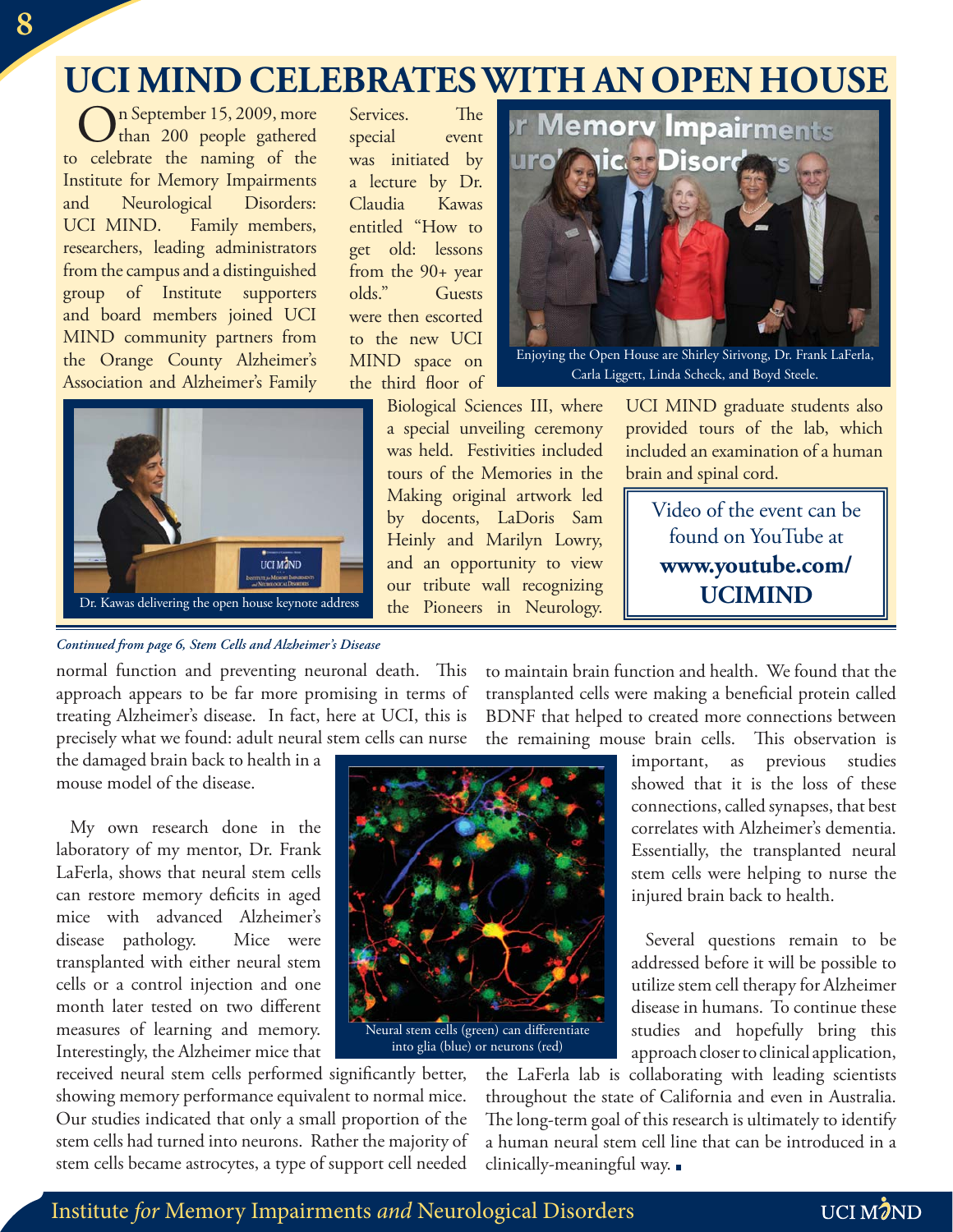**TODAY OR TOMORROW, CONSIDER A GIFT TO**  *Linda Scheck*



Many of us, if given a chance, would like to leave some kind of lasting legacy to show that our lives have made a difference in society; that in some way, we have contributed to an important discovery or breakthrough that will benefit the lives of others for generations to come. We are at the

precise time in history where that opportunity is very apparent and the need is immense. At this moment in time, we are inundated by the impact of 35 million cases of Alzheimer's disease in the world and we have recently learned that it is going to grow to 65 million by 2030 and over 115 million by 2050.

How can you make a difference? Giving to UCI MIND can be very satisfying, especially when you combine it with financial and estate planning, allowing you to enjoy greater tax and financial benefits.

#### **TODAY**

A direct gift of cash is the most popular way of giving – and the simplest. Your gift is immediately available to support our research. Every dollar that you give is deductible in the year that it is given.

A gift to UCI MIND before December 31, can reduce your federal tax bill, as well as help to provide for research that you care most about right here, right now. If you itemize your deductions on your federal return you can save a substantial amount.

#### **TOMORROW…YOUR IRA**

If you are more than 70  $\frac{1}{2}$  years old you can benefit from the \$750 Billion Bailout. Did you know that a little-noticed section of the "Wall Street Bailout Bill" extends certain provisions of the Pension Protection Act of 2006, which permit you to make charitable donations this year and next using assets from your IRA? Such a gift enables you to completely avoid taxes on funds withdrawn from your IRA for this purpose – even if those funds are part of your required distribution for this year. Extracting money from an IRA without having it count toward your adjusted gross income can provide tremendous tax, Medicare, and Social Security advantages. Consult your tax

advisor if this option interests you. Also, to protect your tax benefits, make sure that if you do choose to make a gift in this way, you advise your IRA custodian to transfer the funds directly to UCI MIND.

#### **TOMORROW….A BEQUEST**

Include a bequest in your will or living trust for UCI MIND.

- A bequest can be:
- A specific dollar amount
- A percentage of the estate
- A specific asset

A bequest can create a named UC MIND endowment to provide support in perpetuity for the purpose you designate as well as honor the life and legacy of a loved one.

You retain control of your assets during your lifetime.

You enjoy the satisfaction of knowing you are providing vital support to future UCI MIND researchers, families and individuals who will benefit from their work.

To make a bequest, please consider sharing the suggested language below with your legal advisor:

#### **SAMPLE BEQUEST LANGUAGE**

I give to the UCI MIND, University of California, located in Irvine, California, the sum of \$\_\_\_\_\_\_\_\_ (or \_\_\_\_\_% of the residue of my estate; or the property described herein) to be used for  $\frac{1}{\sqrt{2\pi}}$  (specify purpose).

The University has qualified professionals who offer guidance and assistance as you contemplate these taxwise giving opportunities, at no cost to you.

To arrange for a meeting with UCI's qualified professionals or for more information on contributions to UCI MIND, contact:

#### **Linda Scheck**

**UCI MIND Director of Community Relations 2646 Biological Sciences III Irvine, CA 92697-4545 phone: (949) 824-3251 email: lscheck@uci.edu**

Institute for Memory Impairments and Neurological Disorders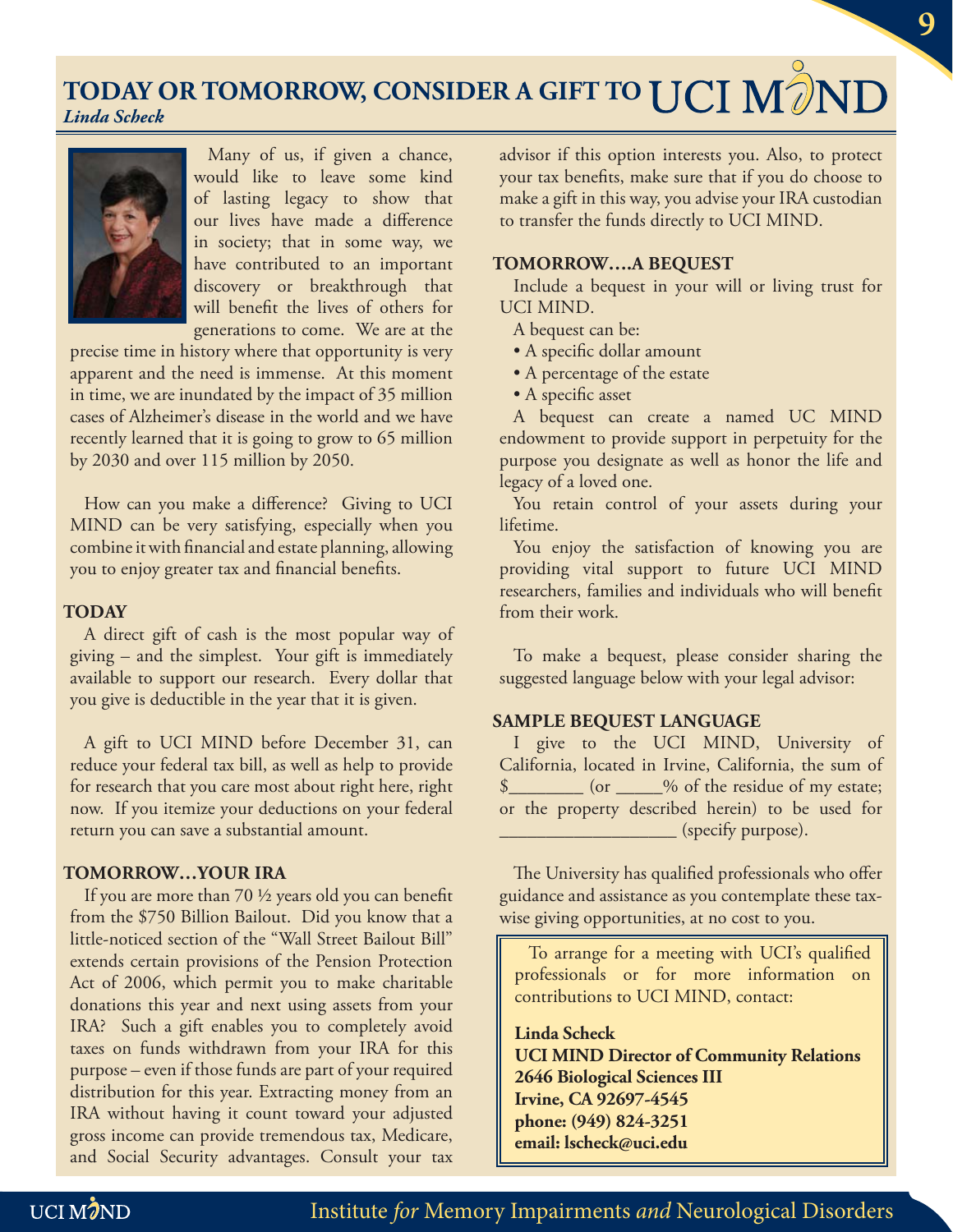# **DONATIONS** *from* **February 2009 - September 2009**

We thank the following benefactors who are making a difference in supporting our mission to advance research into understanding the causes of memory impairments and neurological disorders. They are helping us reach our goal to diagnose the disease, identify the means to effectively treat it and to provide help to the individuals, families and caregivers.

#### *Institute Benefactors of Distinction*

Anonymous Harry G. Bubb Jacqueline DuPont Irvine Cottages – Assured InHome Care LaDorna and Robert Eichenberg Eichenberg-Larson Charitable Foundation

#### *Save the Clinic Benefactors*

Sally A. Graham Mr. and Mrs. Max D. Liston Beverly A. Mirtle Mr. and Mrs. Robert Navarro

#### *Honoraria/Memorials*

*In Memory of Alice Davila Bravo-Knaup* Mr. and Mrs. Robert Navarro

- *In Memory of Harvey Ren Brown* Mary E. Ashcraft
- *In Memory of Ann Corbin* Mr. and Mrs. Brian Hayes

#### *In Memory of Rita Lanza Healy*

Anonymous Donor Margaret Bent Shirley Bloom Ken Brink and the Brink Family Mr. and Mrs. Alec Brockway Mr. and Mrs. Thomas Collins Mrs. William H. Davenport Sharon Derr Herbert W. Dover Mr. and Mrs. Haydon F. Dowdy, Jr. Mr. and Mrs. John Ellis Mr. and Mrs. Willilam Findley Georgette Fulton Mr. and Mrs. Richard Greene Mr. and Mrs. Ernest Grether Mr. and Mrs. Marshall S. Hacker Sally Hanson Betty Healy Anna Matuk-Heywood Mary E. M. Houseal Mr. and Mrs. Donald L. Huddle Sieglinde Johnson

*Generosity is a celebration. When we give something to someone we feel connected to them and our commitment to the path of peace and awareness deepens. - Sharon Salzberg* 

#### *In Memory of Rita Lanza Healy cont.*

Mr. and Mrs. Samuel Kumagai Mr. and Mrs. Guy R. Lanza Hedy C. Lanza, Lanza & Lanza, Attorneys at Law League of Women Voters of Orange Coast Dorothy Lecours Mr. and Mrs. Dick Lowry Mr. and Mrs. Richard Lucey Jennifer Lowry and John Steininger Mr. and Mrs. John McCarthy Mr. and Mrs. Robert K. McCormick Mr. and Mrs. Henry John Merkle Mr. and Mrs. Ken Moser Carol A. Pforte Mr. and Mrs. Harry M. Santo Mr. and Mrs. Stanley Schuller Mr. and Mrs. R. J. Shaffer Mary Ann Shaw Mr. and Mrs. James M. Sullivan Blanche Vanis Mr. and Mrs. John Walker Virginia L. Whipple Dr. and Mrs. Alfred J. Wrobel

*In Memory of Margaret Lange* Patricia Amador

*In Memory of Mina Mendel* Ruth Van Heukelom

*In Memory of Craig Westerhoff* Cynthia K. Ching

#### *Mission*

The Mission of the Institute for Memory Impairments and Neurological Disorders is to advance research in Alzheimer's disease, with the goal of understanding and discovering its causes and the factors that affect its progression. The Institute is one of the few translational research units on campus, seeking to bridge science-based discoveries to complement the clinical program. Our goal is to diagnose the disease, identify means for effectively treating it, and provide help to families and caregivers.

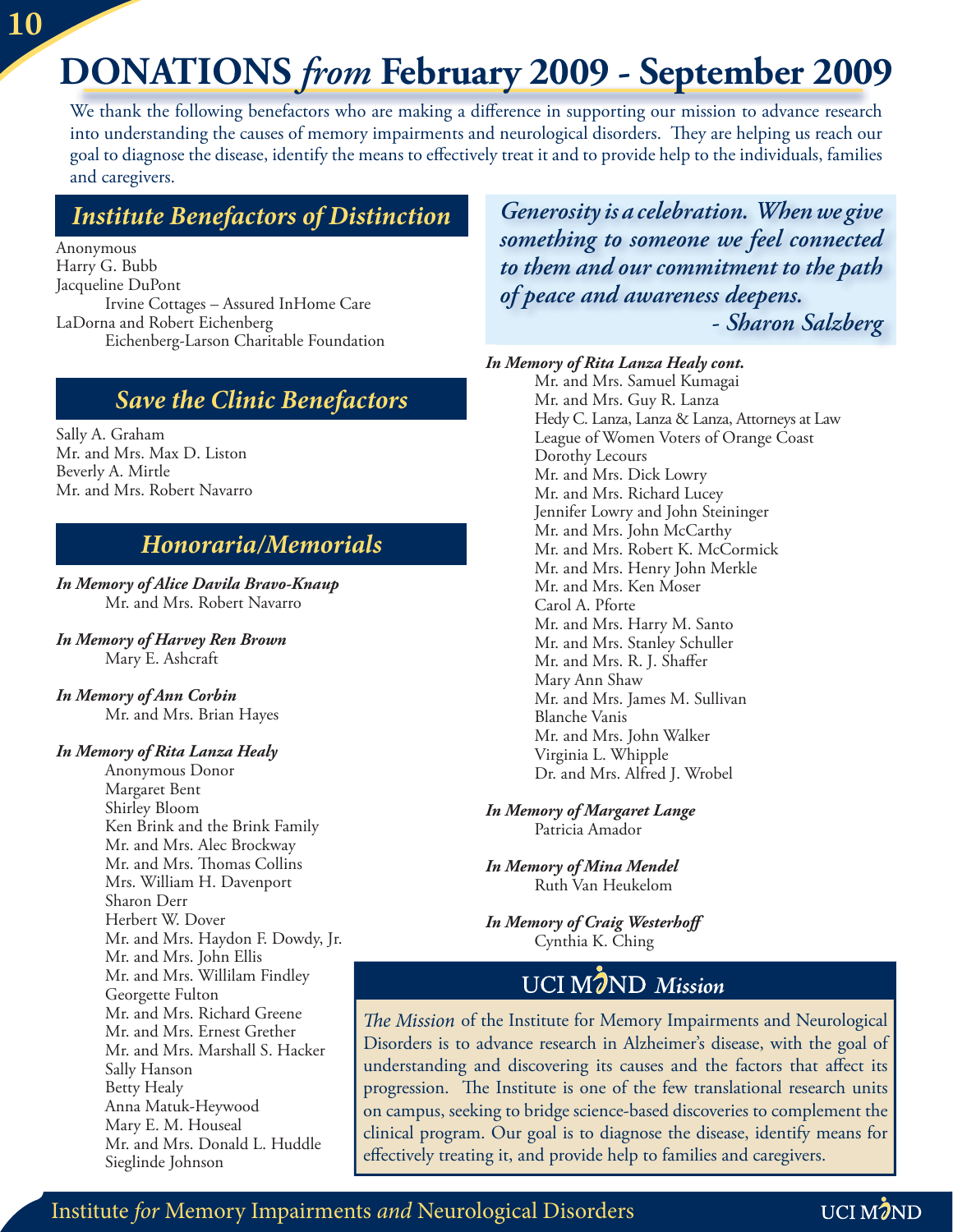

#### **ReMIND: EXCITING NEW STUDENT GROUP FORMED**

TCI MIND is proud to introduce the formation of a new student society called ReMIND (Research and Education in Memory Impairments and Neurological Disorders). ReMIND was created to encourage the next generation of scientists to study neurological disorders, and to provide them with a platform for scholarly

activities. ReMIND seeks to promote four goals. First, ReMIND will provide young scholars with special opportunities to enhance their educational experience. Second, ReMIND seeks to help educate the local community by

inviting distinguished researchers from throughout the country to promote a better understanding of neurodegenerative disorders. Third, ReMIND will foster outreach by facilitating community related service. Lastly, ReMIND seeks to promote research collaborations among the diverse laboratories studying neurological disorders at UCI. Please email us at ReMINDuci@gmail.com for more information or to become involved.



ReMIND students participating in the 2009 Huntington's disease walk. Maya Koike, Emily Mitchell, Kara Neely

#### **BETTY'S FOUNDATION - AN INSPIRATION**

The energy and enthusiasm of the five young people is contagious. They all love their Grandma Betty, 83, who lives in the Midwest with her daughter and son-in-law. The grandchildren live in Southern California and they wanted to do something to make a difference. So they have!



Betsy, Mark, Karah, Clint and Holly formed Betty's Foundation, a private, non-profit organization with a mission: "Betty's Foundation for the Elimination of Alzheimer's Disease " is a family operated non-profit organization inspired by personal adversity. The goal of the Foundation is to provide awareness, education, and support research for the cure of Alzheimer's disease."

Beginning just this year, the list of events they have created includes a garage sale in May, a jewelry party in June and then, the inaugural "Remember the Music"



young age.

benefit concert and silent auction at The Mint in Los Angeles in September. Their Grandma Betty loves music and always has, so a musical benefit was a natural. Their last event of the year will be the Memory Walk in Huntington Beach on Halloween.

After investigating research institutes to whom they would donate, they chose UCI MIND. Their pro-active style is helping making a difference. Grandma Betty would be very proud! For more information, contact Linda Scheck, lscheck@uci.edu or Betty Bowers at a  $949-824-3251$  to learn more about Betty's Foundation.

#### Help Make A **Difference**

**How to Contribute to** UCI M7N



1.)Checks should be made payable to UCI MIND

2.) If the donation is being made in memory/honor of someone, please include a note with information as to where the acknowledgements should be sent.

3.) Please mail all donations to: *UCI MIND Attn: Linda Scheck 2646 Biological Sciences III Irvine, CA 92697-4545*

There are many ways to support the clinical and basic science research activities at the UCI Institute for Memory Impairments and Neurological Disorders. If you would like to receive more information on giving, please contact Linda Scheck at (949) 824-3251 or log on to:

*www.mind.uci.edu/donate.html*